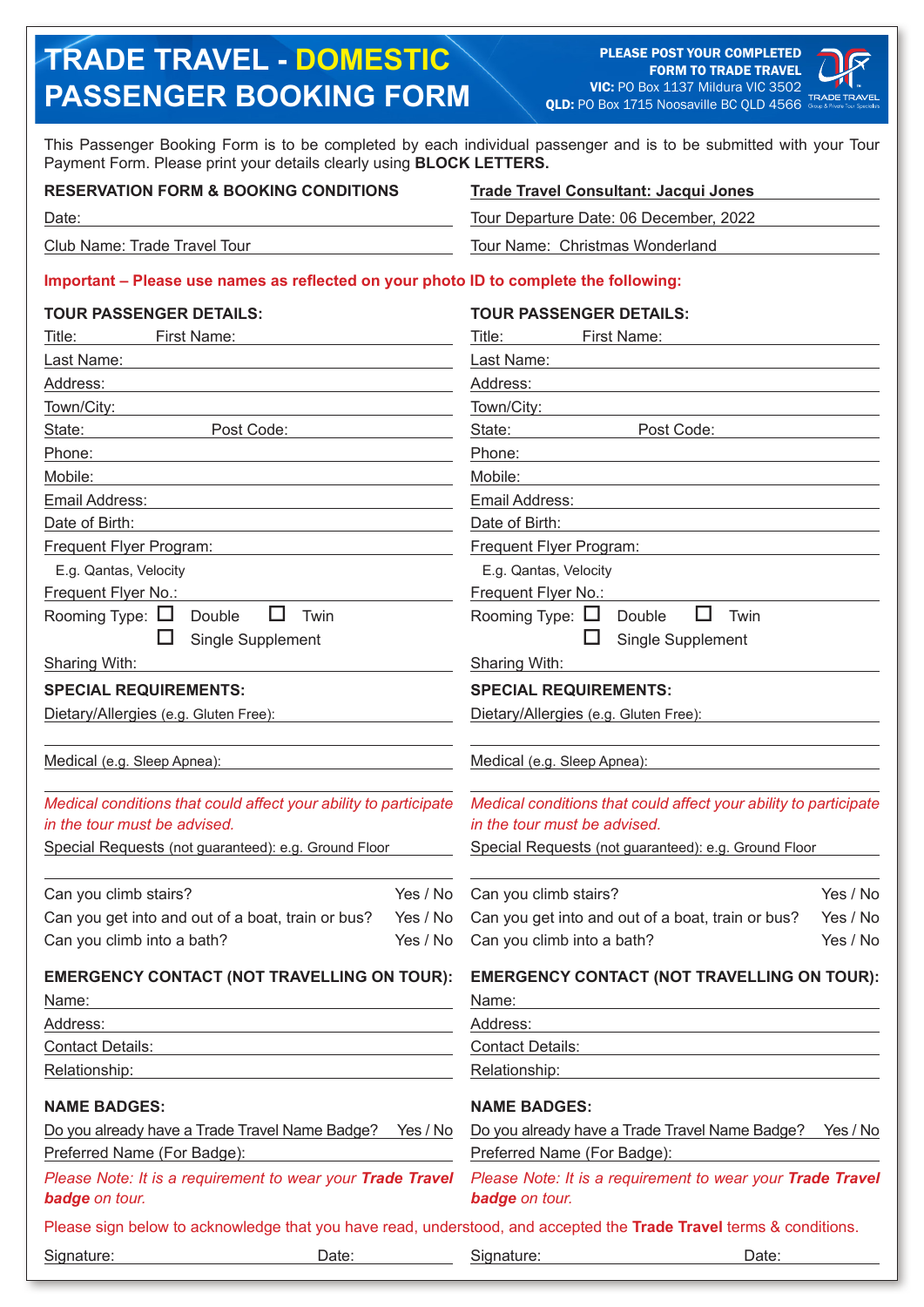# **TRADE TRAVEL PAYMENT FORM & COVID-19 DISCLAIMER**



## **PASSENGER & TOUR DETAILS:**

| AUVENUEIX & TUUIX DETAI                                                                                                                                                                                    |                                   |                                                                                                                                                                                                                                                                                                                                                                                               |                                                                                                                                                                                                                                                                                                                                                                                      |  |  |
|------------------------------------------------------------------------------------------------------------------------------------------------------------------------------------------------------------|-----------------------------------|-----------------------------------------------------------------------------------------------------------------------------------------------------------------------------------------------------------------------------------------------------------------------------------------------------------------------------------------------------------------------------------------------|--------------------------------------------------------------------------------------------------------------------------------------------------------------------------------------------------------------------------------------------------------------------------------------------------------------------------------------------------------------------------------------|--|--|
| Passenger 1 Full Name:                                                                                                                                                                                     |                                   |                                                                                                                                                                                                                                                                                                                                                                                               |                                                                                                                                                                                                                                                                                                                                                                                      |  |  |
| Passenger 2 Full Name:                                                                                                                                                                                     |                                   |                                                                                                                                                                                                                                                                                                                                                                                               |                                                                                                                                                                                                                                                                                                                                                                                      |  |  |
| Tour Details: Christmas Wonderland                                                                                                                                                                         |                                   |                                                                                                                                                                                                                                                                                                                                                                                               |                                                                                                                                                                                                                                                                                                                                                                                      |  |  |
| Tour Code: TTP/061222                                                                                                                                                                                      |                                   |                                                                                                                                                                                                                                                                                                                                                                                               |                                                                                                                                                                                                                                                                                                                                                                                      |  |  |
| <b>PAYMENT DETAILS:</b>                                                                                                                                                                                    |                                   | Would you like your receipt emailed: $\Box$ Yes $\Box$ No                                                                                                                                                                                                                                                                                                                                     |                                                                                                                                                                                                                                                                                                                                                                                      |  |  |
| <b>Payment Type</b>                                                                                                                                                                                        |                                   |                                                                                                                                                                                                                                                                                                                                                                                               |                                                                                                                                                                                                                                                                                                                                                                                      |  |  |
| $\Box$ Deposit                                                                                                                                                                                             | $\Box$ Full Payment               |                                                                                                                                                                                                                                                                                                                                                                                               |                                                                                                                                                                                                                                                                                                                                                                                      |  |  |
| <b>Payment Method Direct to Trade Travel</b>                                                                                                                                                               |                                   |                                                                                                                                                                                                                                                                                                                                                                                               |                                                                                                                                                                                                                                                                                                                                                                                      |  |  |
| $\Box$ Cash                                                                                                                                                                                                | Amount \$_______________________  |                                                                                                                                                                                                                                                                                                                                                                                               |                                                                                                                                                                                                                                                                                                                                                                                      |  |  |
| $\Box$ Cheque                                                                                                                                                                                              | Amount \$________________________ |                                                                                                                                                                                                                                                                                                                                                                                               | Cheque No: 2000                                                                                                                                                                                                                                                                                                                                                                      |  |  |
| $\Box$ Direct Deposit                                                                                                                                                                                      | Amount \$                         |                                                                                                                                                                                                                                                                                                                                                                                               | Date Deposited: National Proposited:                                                                                                                                                                                                                                                                                                                                                 |  |  |
| <b>NAB</b> BSB No: 084 917 Account No: 86382 1525                                                                                                                                                          |                                   |                                                                                                                                                                                                                                                                                                                                                                                               |                                                                                                                                                                                                                                                                                                                                                                                      |  |  |
| <b>Account Name: Trade Travel Client Trust Account</b>                                                                                                                                                     |                                   |                                                                                                                                                                                                                                                                                                                                                                                               |                                                                                                                                                                                                                                                                                                                                                                                      |  |  |
| * Please use your surname & tour code as the reference: SURNAME/TTP061222                                                                                                                                  |                                   |                                                                                                                                                                                                                                                                                                                                                                                               |                                                                                                                                                                                                                                                                                                                                                                                      |  |  |
| $\Box$ MasterCard (incurs a 1% surcharge)<br>$\Box$ Amex (incurs a 1.85% surcharge)<br>(Please note: We do not accept Diners Club Card)<br>TO HELP PROTECT YOUR SECURITY!<br><b>PASSENGER DECLARATION:</b> |                                   | If you wish to pay using your credit card please tick the appropriate box above and advise amount.<br>Once we receive your payment form we will give you a call and process your credit card payment over the phone.                                                                                                                                                                          |                                                                                                                                                                                                                                                                                                                                                                                      |  |  |
| knowledge and forward my payment details for the arrangements of my tour.                                                                                                                                  |                                   | By completion and return of this form, I hereby verify all the above details are true and correct to the best of my                                                                                                                                                                                                                                                                           |                                                                                                                                                                                                                                                                                                                                                                                      |  |  |
| <b>Passenger 1</b><br>Signature:                                                                                                                                                                           | Date:                             | <b>Passenger 2</b><br>Signature:                                                                                                                                                                                                                                                                                                                                                              | Date:                                                                                                                                                                                                                                                                                                                                                                                |  |  |
|                                                                                                                                                                                                            |                                   | <b>COVID-19 TRAVEL DISCLAIMER (Please read the COVID-19 Impact Disclosure details below.)</b><br>suppliers, you will need to complete and sign the waiver below and return to our office with your booking form.                                                                                                                                                                              | Until a vaccine is available, the Australian Government cannot provide any guarantee against the spread of COVID-19.<br>Trade Travel understands this and can only provide assurances that we will do all we can to manage the situation and follow<br>the guidelines set by the relevant Industry bodies and the Health Department. If you wish to travel with Trade Travel and its |  |  |
| and return to our office along with your completed booking form.                                                                                                                                           |                                   |                                                                                                                                                                                                                                                                                                                                                                                               | Trade Travel and all Suppliers cannot be held liable for any transmission of COVID-19 from passenger to passenger whilst<br>on tour. All passengers booked on a tour with Trade Travel must read and agree to the above notification and sign below                                                                                                                                  |  |  |
| I/WE<br>relating to COVID-19.                                                                                                                                                                              |                                   |                                                                                                                                                                                                                                                                                                                                                                                               | agree to travel on the Tour with Trade Travel on my own accord and understand<br>the risks in relation to COVID-19 transmission and will not hold the Company or any of its suppliers liable for anything                                                                                                                                                                            |  |  |
| <b>Passenger 1</b>                                                                                                                                                                                         |                                   | <b>Passenger 2</b>                                                                                                                                                                                                                                                                                                                                                                            |                                                                                                                                                                                                                                                                                                                                                                                      |  |  |
| Signature:                                                                                                                                                                                                 | Date:                             | Signature:                                                                                                                                                                                                                                                                                                                                                                                    | Date:                                                                                                                                                                                                                                                                                                                                                                                |  |  |
|                                                                                                                                                                                                            |                                   | Please contact this office if any further clarification on the above details is needed - Trade Travel 1800 034 439.<br>By supplying your email address you agree to receive future offers direct from Trade Travel.<br>The information you provide will be collected, managed and used in accordance with the Trade Travel Privacy Policy.<br>PLEASE POST YOUR COMPLETED FORM TO TRADE TRAVEL |                                                                                                                                                                                                                                                                                                                                                                                      |  |  |

QLD: PO Box 1715 Noosaville BC QLD 4566 | VIC: PO Box 1137 Mildura VIC 3502

Freecall: 1800 034 439 | E-mail: bookings@tradetravel.com

Website: www.tradetravel.com.au | ABN: 91 061 591 375